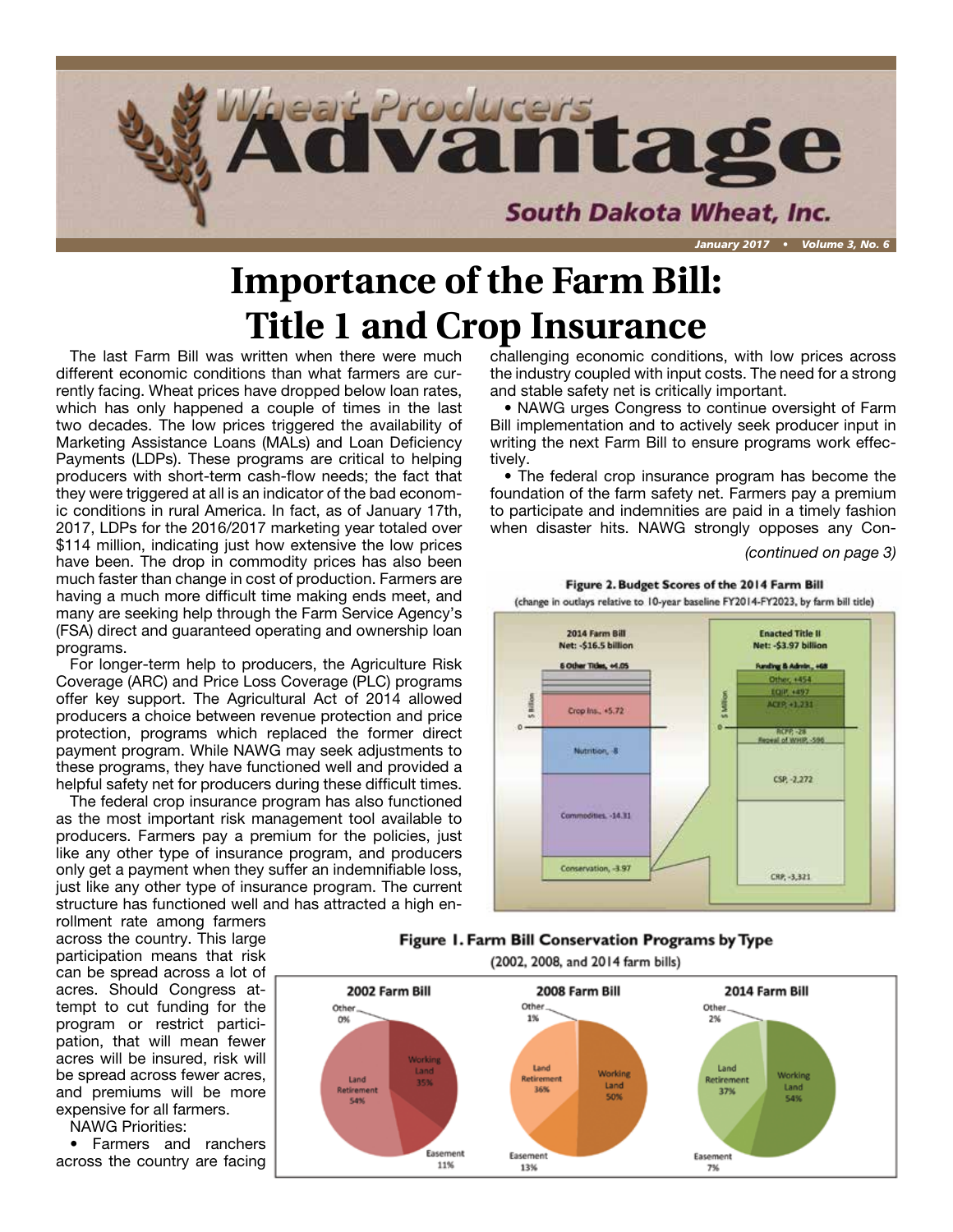

#### **Directors**

**DISTRICT 1 Shannon DePoy, Lantry**

**DISTRICT 2 Julian Roseth, Midland**

**DISTRICT 3 Tanner Handcock, Wall DISTRICT 4**

**Doug Simons, St. Lawrence DISTRICT 5**

**Todd Mangin, Gettysburg**

**DISTRICT 6 Vacant DISTRICT 7 Paul Hetland, Mitchell**

**Caren Assman, Executive Director PO Box 667 Pierre, SD 57501 Office: (605) 224-4418 www.sdwheat.org wheatinc@midco.net**





**Reid Christopherson, Executive Director Office: (605) 773-4645 Chet Edinger, Mitchell Tregg Cronin, Gettysburg Terry Hand, Midland Clinton Vanneman, Ideal Leo Warrington, Bristol**

### **New Headhouse and Greenhouse Facility Completed at SDSU**

The new Headhouse and Greenhouse facilities provide 12,000 square feet of new space to teach, conduct research, and enable extension opportunities for producers in South Dakota.

The work being done at SDSU by faculty and students in the areas of plant science, horticulture, botany, agronomy, range science and biology has long had profound impact on agriculture throughout the region. Having modern facilities to accommodate such important work is paramount. The South Dakota Wheat Commission is proud to invest checkoff dollars into this new and vital complex.

 "Thrity-six percent of the SD Wheat Commission's budget is dedicated to research," states Executive Director Reid Christopherson. The additional greenhouse space for our wheat breeders is a critical part of creating new varieties." At SDSU, fundamental research on how plants function and respond to stress, development of new varieties and their agronomic characteristics, development of potential bio-energy crops and how invasive plant species interact with native rangeland plants are examples of the urgent, relevant nature of work being done in the Headhouse and Greenhouse buildings.

Research in these facilities will positively impact agriculture through the production of new crop varieties and through discoveries that will improve pest control, disease resistance and stress tolerance in crops.





*2 South Dakota Wheat, Inc.*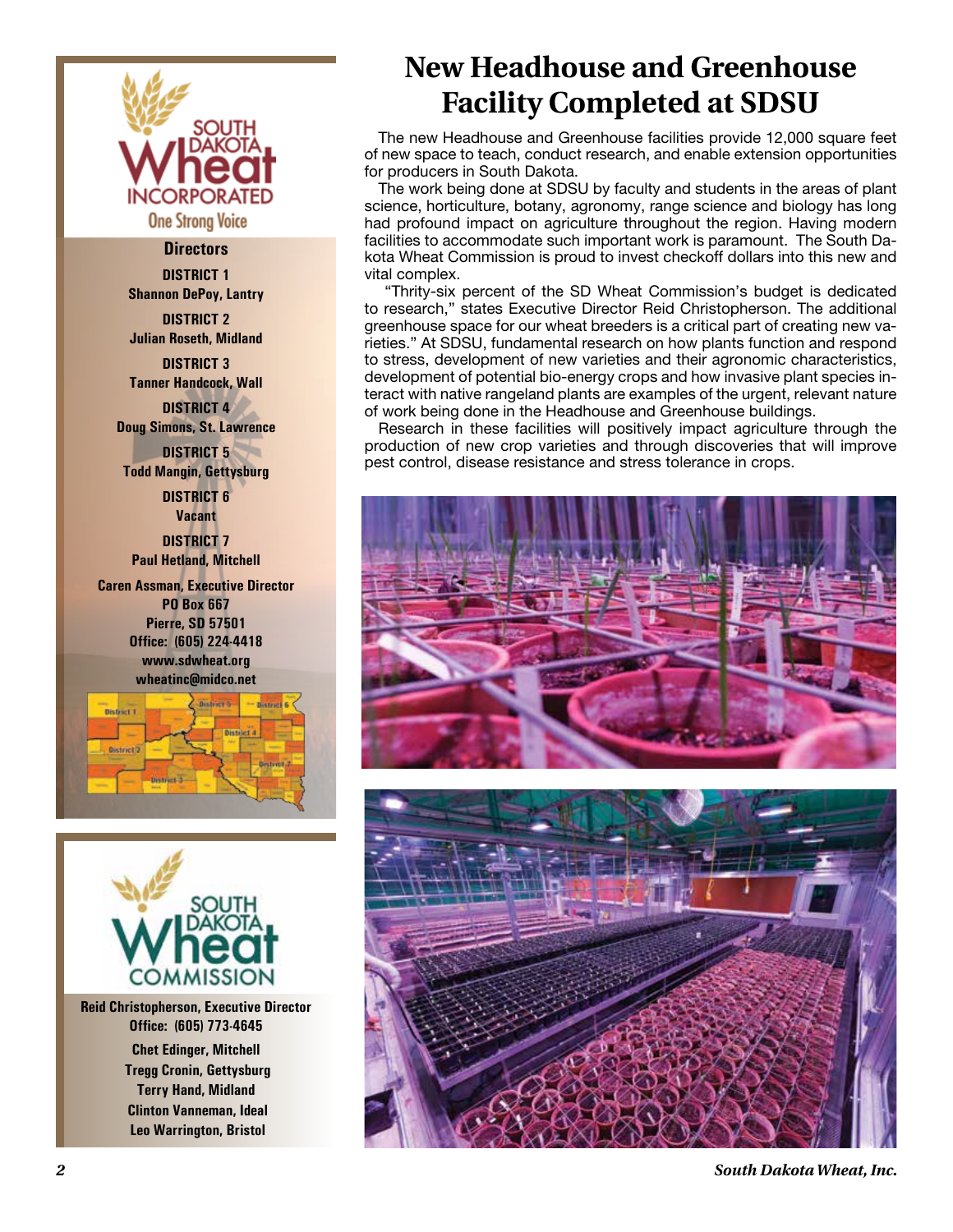

#### **President Trump Names Ag Secretary Nominee**

President Donald Trump announced his choice to lead the U.S. Department of Agriculture, former Georgia Governor Sonny Perdue. Agriculture is a top industry in the state of Georgia, and Governor Perdue brings with him a significant pedigree that will enable him to be an effective voice for farmers in the new Administration.

 "I applaud President Trump for selecting an Agriculture Secretary nominee that's a former governor and has extensive experience in agriculture," said NAWG President Gordon Stoner. "He grew up on a row crop farm, has had great success in agribusiness, and his been a champion for farmers in developing public policy. With USDA as one of the largest federal departments, covering mission areas ranging from farm programs to nutrition assistance to rural development, the announcement of Governor Perdue is welcome news to America's wheat farmers."

 In the coming weeks, the Senate Agriculture Committee is expected to hold a confirmation hearing before full Senate consideration. NAWG looks forward to discussing with Governor Perdue the difficult economic conditions in wheat country, as well as to engage other USDA nominees as they are put forth.

#### **Part 340**

"The U.S. Department of Agriculture (USDA) and the U.S. Food and Drug Administration (FDA) published on January 18, 2017 four documents related to the pre-market regulatory oversight of a variety of biology-based agricultural tools, including genetically engineered plants and plants and animals derived from certain newer precision breeding techniques, such as genome editing.

 NAWG applauds the Administration for its comprehensive review of the Coordinated Framework for the Regulation of Biotechnology and taking the leadership that will maintain its role to preserve a thorough review and oversight structure aimed at protecting the health and the environment of the United States. We look forward to reviewing in detail regulatory proposals published today by USDA and FDA as part of the Administration's Coordinated Framework review effort.

 NAWG, along with others in the food value chain, is actively engaging in discussions with the U.S. government in support of public policies that encourage scientific advancements to improve biology-based agricultural products. We will continue these conversations with the new Administration and Congress in the future."

#### **NAWG Comments on Proposed Revocation of Clorpyrifos Tolerances**

NAWG joined with several agriculture organizations in sending comments to the Environmental Protection Agency (EPA) regarding the continued use of Chlorpyrifos. EPA is under a court order to make a decision on revoking Chlorpyrifos tolerances by March 31, 2017. The Pesticide Action Network and the Natural Resources Defense Council filed a petition to revoke all Chlorpyrifos tolerances and the U.S. Court of Appeals for the Ninth Circuit set an original deadline of October 31, 2015 for EPA to respond. EPA's deadline has been extended to the 2017 date, but the court has indicated that no further delays will be granted. In comments submitted, NAWG requested that EPA convene a Science Advisory Panel to review a study conducted by Columbia University that has been questioned several times, and neither the EPA nor the public has been granted access to the data supporting the study results. The letter also requests scientific review of drinking water assessments on potential exposure to Chlorpyrifos. Chlorprifos is used by wheat growers and it is important that EPA conduct a thorough, science-based, and transparent review of crop protection tools under the registration review process. Sharing data and information is an important part of the review process and NAWG is concerned that transparency in the science, data and information as not been achieved. Growers need continued access to a variety of crop protection tools and modes of action and EPA must have a process for reviewing pesticides that is transparent and science based.

#### **NAWG Supports Legislation to Expand Trade with China**

On January 13, 2017, Rep. Rick Crawford (R-AR) reintroduced the Cuba Agricultural Exports Act (H.R. 525), which would ease the financing restrictions that currently inhibit agricultural trade between the United States and Cuba. This is similar legislation to what was introduced during the last Congress. Ahead of the bill's introduction, NAWG joined as part of a broad coalition of organizations in sending a letter to the transition team for the incoming Administration discussing the importance of expanding trade with Cuba and urging the President-elect to not reverse progress that has been made in normalizing relations.

 Additionally, NAWG was a part of a separate letter to Members of Congress specifically discussing the economic impact to U.S. agriculture resulting from the restrictions against the financing of sales of agricultural products to Cuba. Additionally, the letter described the economic conditions facing American agriculture resulting from depressed commodity prices, and the fact that Cuba as a customer could offer economic opportunity for U.S. farmers.

 Looking ahead, NAWG is hopeful that this legislation will receive due consideration and move through the legislative process.

#### **Farm Bill**

#### *(continued from page 1)*

gressional efforts, including both standalone legislation or appropriations riders, which would undermine the current structure of the crop insurance program or make it more costly for producers.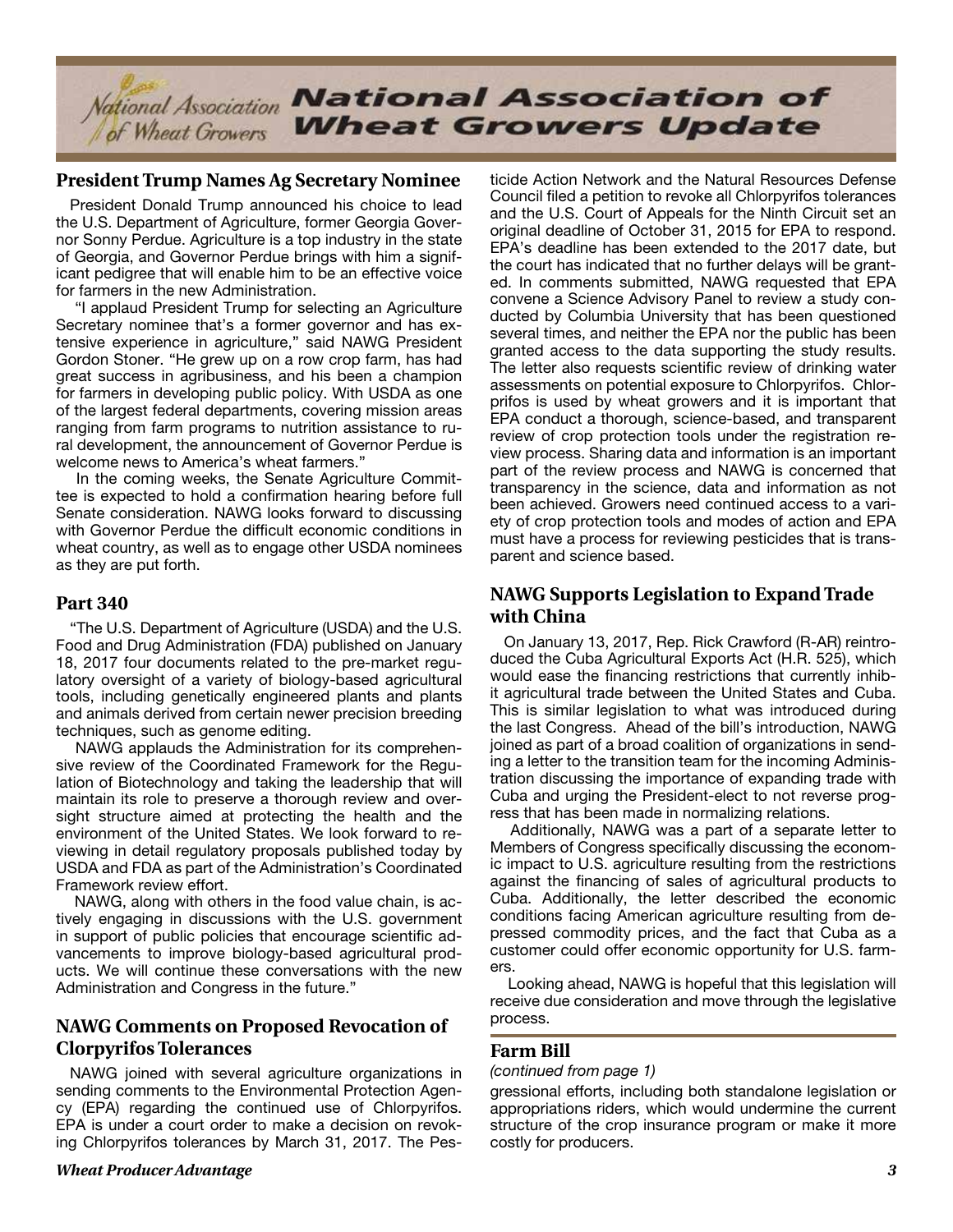## WHAT COULD YOU DO WITH EXTRA DOLLARS PER ACRE?

2016 South Dakota Spring Wheat Variety Trial Results (SDSU Extension Data)

| <b>West River Spring Wheat Performance</b> |              |                    |            |                   | <b>East River Spring Wheat Performance</b> |       |                    |            |                   |
|--------------------------------------------|--------------|--------------------|------------|-------------------|--------------------------------------------|-------|--------------------|------------|-------------------|
| <b>Variety</b>                             | <b>Yield</b> | <b>Test</b><br>Wt. | Prot.<br>% | Revenue/<br>Acre* | <b>Variety</b>                             | Yield | <b>Test</b><br>Wt. | Prot.<br>% | Revenue/<br>Acre* |
| <b>SY Valda</b>                            | 47.1         | 55.8               | 14.4       | \$215.26          | <b>SY Valda</b>                            | 66.3  | 56.8               | 14.7       | \$313.76          |
| Prevail                                    | 43.7         | 56.6               | 14.1       | \$185.53          | <b>SY Rustler</b>                          | 65.4  | 56.8               | 14.8       | \$309.55          |
| <b>Surpass</b>                             | 43.3         | 54.7               | 14.2       | \$191.15          | <b>Surpass</b>                             | 65.2  | 57.1               | 15.1       | \$329.70          |
| Select                                     | 40.6         | 57.0               | 14.4       | \$185.70          | <b>SY Ingmar</b>                           | 64.8  | 57.6               | 15.1       | \$329.70          |
| <b>SY Rustler</b>                          | 42.2         | 55.5               | 14.8       | \$199.92          | Prevail                                    | 63.9  | 58.1               | 14.5       | \$292.15          |
| <b>Brick</b>                               | 40.3         | 57.8               | 14.5       | \$184.22          | Select                                     | 63.1  | 59.1               | 14.6       | \$288.49          |
| Prosper                                    | 39.8         | 52.2               | 14.4       | \$175.49          | Advance                                    | 61.4  | 57.4               | 14.7       | \$290.79          |
| <b>SY Ingmar</b>                           | 38.4         | 56.1               | 14.8       | \$212.69          | <b>Focus</b>                               | 61.2  | 58.7               | 15.3       | \$319.40          |
| Forefront                                  | 32.7         | 57.3               | 14.7       | \$154.87          | <b>Brick</b>                               | 60.1  | 58.6               | 14.7       | \$284.45          |

**Visit AgriPro.com or call Your AgriPro Associate or Retailer Today!**

syngenta®

**AgriPro** 

©2017 Syngenta. PVPA 1994 – Unauthorized propagation prohibited. Plant variety protection applied for or granted for Syngenta varieties. AgriPro®, the Alliance Frame, the Purpose Icon and the Syngenta logo are trademarks of a Syngenta Group Company. www.AgriProWheat.com 1-2017 \*Revenue is based on a cash price of \$4.25/bu and a 10 year average Minneapolis grain exchange protein premium/discount schedule.



≏

**Farm Credit Services** 

of America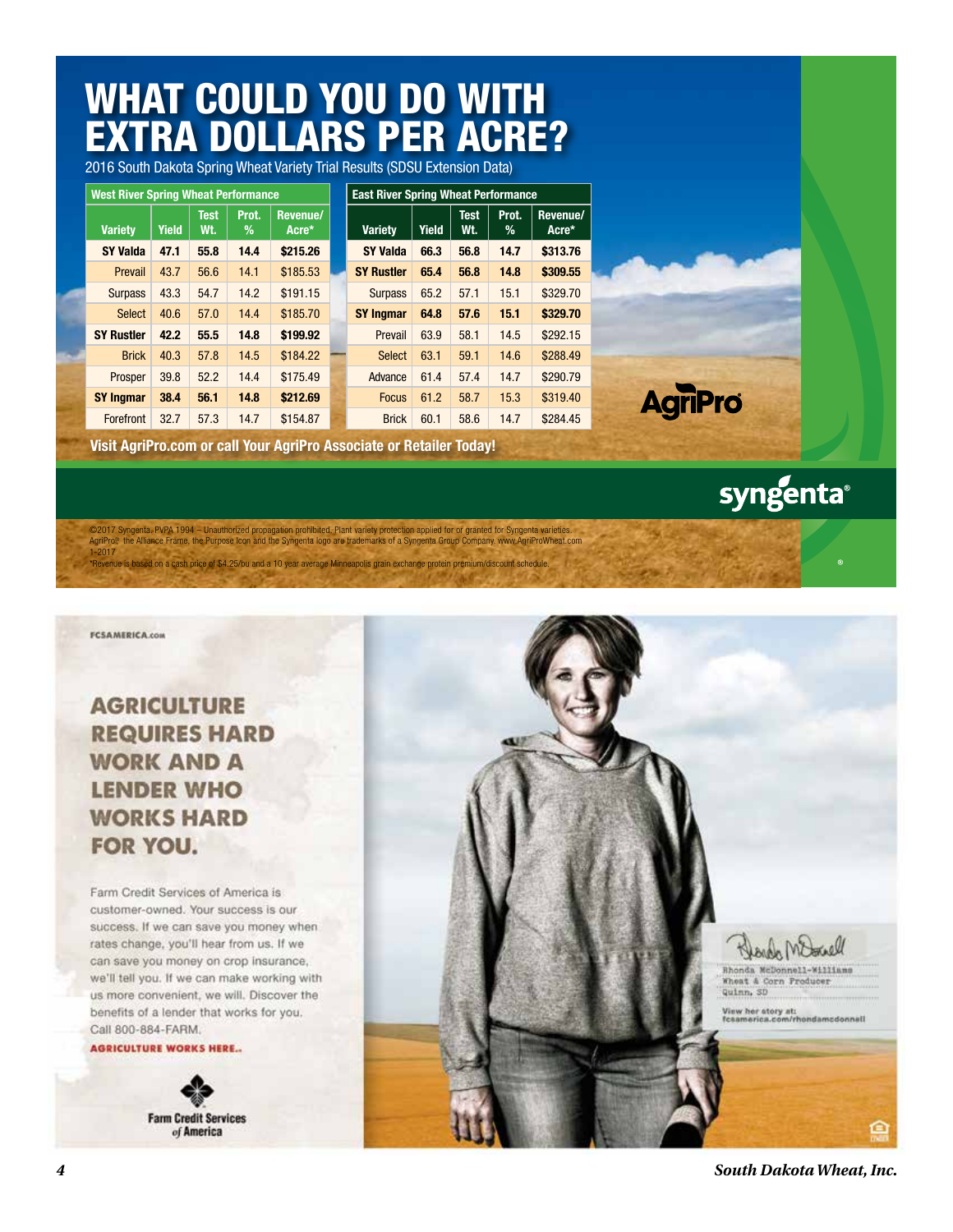## **Bake and Take Day**

The South Dakota Wheat Commission annual "Bake and Take Day," occurring this year on Saturday March 25, invites home bakers of all ages to slow down, relax and embrace community spirit by baking home-made goodies and sharing them with friends, neighbors or folks who may not be able to bake themselves.

And if you participate in Bake and Take Day, you just might win a prize. Contestants who write in to tell about their Bake and Take activity will be entered into a random drawing for \$50 cash in one of four categories. Participants need to indicate a category -- youth individual (4-17), youth group, adult individual (18 plus), or adult group – on the entry form. If no category is indicated, the entry will be placed in the category that most fits the information provided. All eligible entries collected via e-mail and U.S. mail by April 15, 2017 will be included in the drawing.

"Bake and Take Day has a long tradition in South Dakota as an activity designed to educate consumers in the importance of home baking and wheat foods consumption," says Caren Assman, for South Dakota Wheat. "The personal visit to members of the community is as rewarding and important as the baked goods you take them."

Send a summary of your activity to the South Dakota Wheat Commission, Box 549, Pierre, SD 57501 or e-mail the information to the SDWC at info@sdwheat.org . Include any community service aspects, and comments regarding how the activity strengthened the bonds between individuals.

Bake and Take Day participants may obtain free recipe pamphlets by sending their name, complete mailing address, and the number of recipe brochures needed by emailing info@sdwheat.org . Any one that bakes and takes a wheat product is eligible for the contest.

The featured recipe this year is "Food Processor Raisin Nut Bread". It is not necessary to use the recipes provided but if participants would like copies of the recipe to accompany their baked goods, please request copies at the South Dakota Wheat Commission.

#### **Food Processor Raisin Nut Bread**

- 1/2 cup raisins 1/2 cup water 3 cups all purpose flour 1 teaspoon salt 1 package quick-rise yeast 3 tablespoons margarine, cut into pieces 2 tablespoons honey ¾ cup warm water (90F)
- 1/4 cup chopped pecans

Soak raisins in ½ cup water for 10 minutes; drain. Lock bowl in place and insert blade (refer to manual to determine correct one). Add flour, salt, yeast and margarine. Cover bowl and process 20 seconds. Dissolve honey in <sup>34</sup> cup warm water. Start machine; pour liquid in a steady stream through feed tube. Process until dough cleans bowl sides. If dough is sticky, add 1 tablespoon of flour at a time, processing for 10 seconds, until dough cleans bowl but is soft. If too dry, add 1 tablespoon of water at a time, processing 10 seconds, until dough is soft. Knead 60 – 80 seconds. If using a small processor, halve dough and process each half 60 seconds; recombine.

Add raisins and nuts to dough; pulses 5 – 6 times. Shape into a ball; place in a greased bowl, turning once to coat. Cover with a damp, non-terry towel; let rise in a warm place (95-100 F) place until doubled. Punch down, cover and let rest 10 minutes. Shape into a loaf, place in a greased 9x5x3 inch pan. Cover; let rise until doubled.

Bake in a preheated 400 F oven 10 minutes. Reduce temperature to 350 F and bake 25 minutes more. Remove from pan; cool on rack. Makes 1 loaf, or 16 servings.

| Category (must check one)        |
|----------------------------------|
| $\frac{1}{2}$ Youth (4-17)       |
| __________ Adult (18 plus)       |
| Category (must check one)        |
| Group Group<br><b>Individual</b> |
| Deadline for entry April 15.     |
|                                  |
|                                  |
|                                  |
|                                  |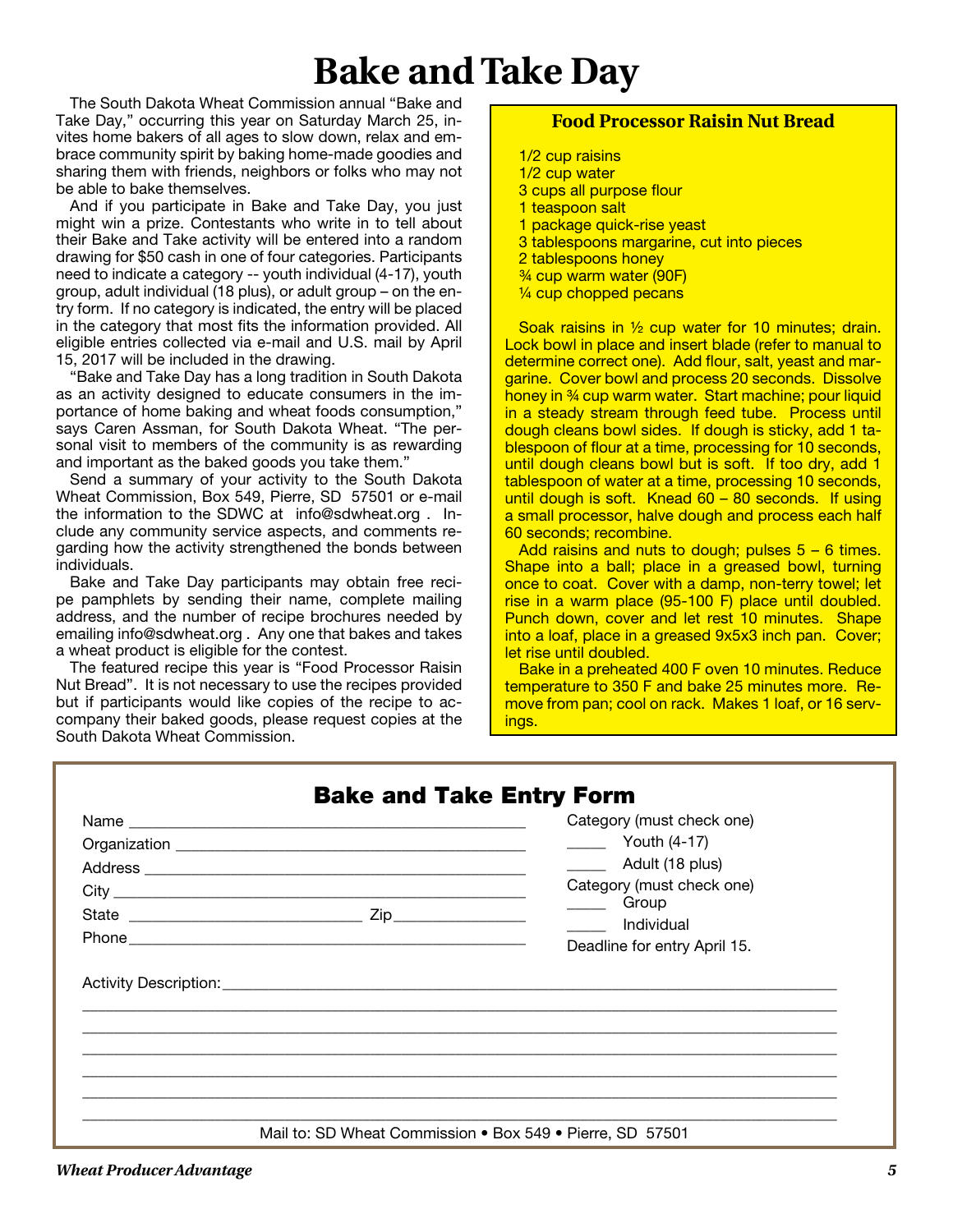# **Wheat Yield Contest Winners**

Congratulations to all of our 2016 Wheat Yield Contest winners! The Board of Directors, at SD Wheat Inc., were excited to have had producers participate in all 7 Districts! Awards presented at Ag Horizons in Pierre included a 1st place in each District of \$500, and a 2nd place in each District of \$300.

We encourage everyone to participate in our 2017 Wheat Yield Contest, the application deadline is May 15th. SD Wheat Inc is your lobby arm for the wheat industry as well as distributing information through our SD Wheat Advantage newsletter which provides educational information and industry highlights.

The Board perceives the "Wheat Yield Contest" as an extension of the work that SDSU begins with the test plots around the state. The contest provides documentation for yield results, including chemical inputs and farming practices. Email us at wheatinc@midco.net or go to our website www.sdwheat.org to print off the 2017 participation form. Our Contest is funded 100 % by our sponsors! SD Wheat Inc., would like to "Thank" our sponsors for their financial support: CHS Midwest Cooperative, CHS Southwest Grain, CHS Northern Plains, SD Wheat Growers, North Central Farmers Elevator, Oahe Grain Corporation, Sioux Nation and Dakota Mill & Grain.

**Mike Beers 1st Place -District 1 Winter Wheat 71.5 bushels per acre**

**Mike Beers 1st Place -District 1 Spring Wheat 48.7 bushels per acre**

**Terry Hand 1st Place -District 2 Spring Wheat 87.19 bushels per acre** **Tyler Frederick 2st Place -District 3 Winter Wheat 104.5 bushels per acre**

**Brad Karlen 1st Place -District 3 Winter Wheat 115.46 bushels per acre**

**Doug Simons 1st Place -District 4 Spring Wheat 81 bushels per acre** **Paul Mayclin 1st Place -District 4 Winter Wheat 104.1 bushels per acre**

**Danny Wipf 2st Place -District 4 Winter Wheat 92.16 bushels per acre**

**Raleigh Leesman 1st Place -District 5 Winter Wheat 87.46 bushels per acre** **Doug Abeln 1st Place – District 6 Spring Wheat 93.33 bushels per acre**

**Doug Abeln 2nd Place – District 6 Spring Wheat 100.17 bushels per acre**

Go ahead, lay your eggs. Make my day.

#### Protect stored grains from insect infestations.

Always read and follow label directions. Diacon and Diacon with design are trademarks of Wellmark International. ©2015 Wellmark International.

From silos and grain elevators to warehouses and storage bins, Diacon® IGR (Insect Growth Regulator) goes where stored product insects go to provide long-term control and profit protection. Diacon® IGR is insect tested and stored food product sound. It's available in two formulations – Diacon® IGR, a versatile liquid, or Diacon® -D IGR, a convenient dry formulation – that can meet your varying needs when preventing stored product infestations. Call **800.248.7763** or visit **bugfreegrains.com** to learn more.



**We went from 20% IDK, to zero.**

**FRANK RIEDL, Great Bend Coop** Listen to what our customers are saying at bugfreegrains.com

 $\lceil f \rceil$ G $\rceil$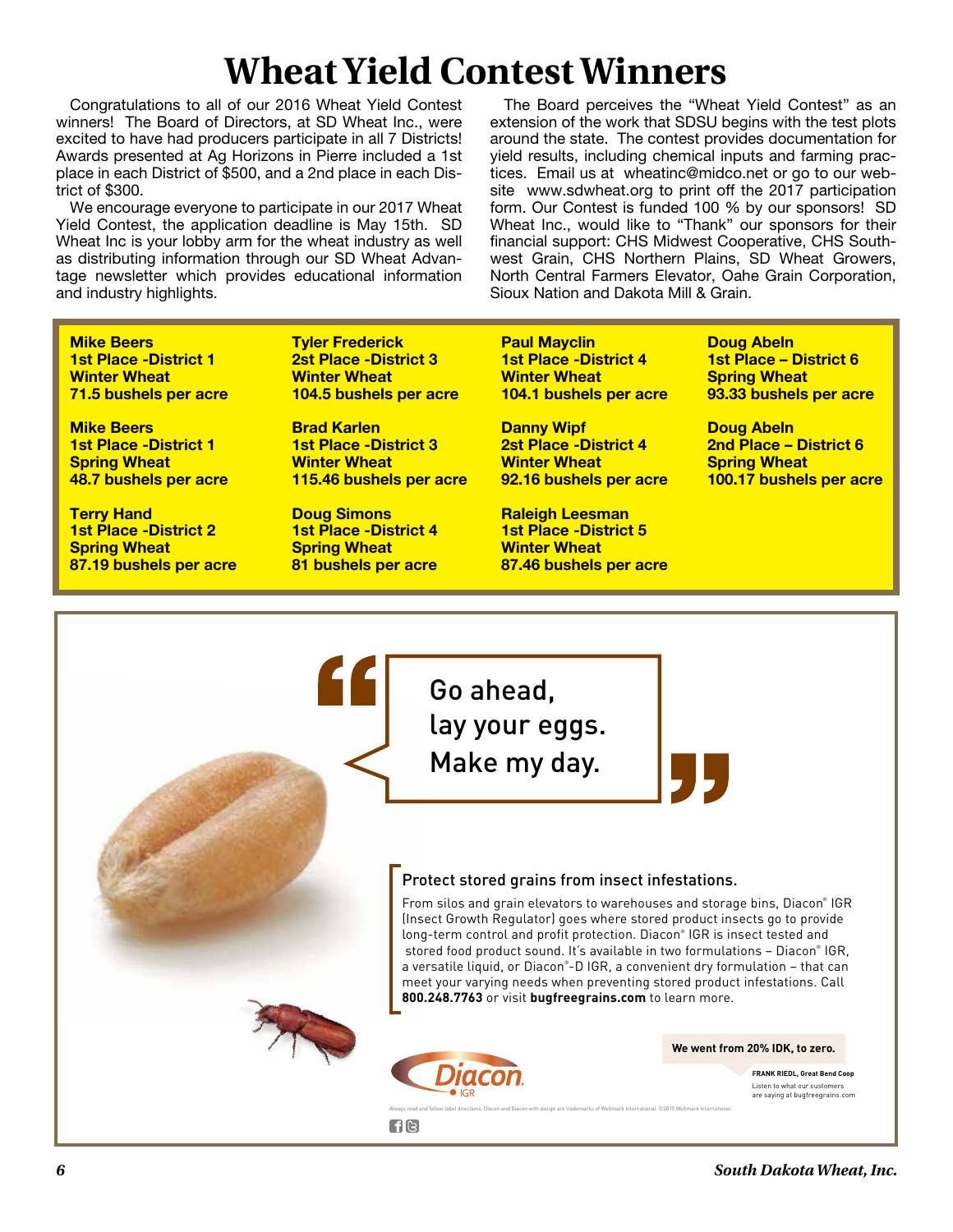## **A New Study Tested The Low- Carb Model — And Found Little Success**

The study, led by National Institutes of Health obesity researcher Kevin Hall, tried to address those limitations in an effort to see whether a very lowcarb diet (and resulting drop in insulin) led to that often-touted increase in fat loss and calorie burn.

Hall and his colleagues confined 17 overweight and obese patients to the hospital for two months, where they measured their every movement and carefully controlled what they were eating. (Diet researchers call this the "gold standard," since it was an extremely well-controlled experiment, with all food provided, and it used the best technologies for measuring energy expenditure and body composition.)

For the first month of the study, participants were put on a baseline diet, which was designed to be similar to what they reported they were eating

outside the hospital, including lots of sugary carbohydrates. For the second month, the participants got the same amount of calories and protein as they did in the first month of the study, but this time they ramped up the amount of fat in their food and got far fewer carbs.

The researchers were then able to measure what happened to the participants' insulin production, and related energy burn and fat loss, when they ate fewer carbs.

The results weren't nearly as dramatic as low-carb boosters claim. "In this case," Hall said, "we saw daily insulin secretion drop substantially within the first week and stay at a low level. But we only saw a small transient increase in energy expenditure during the first couple of weeks of the [low-carb] diet, and that essentially

vanished by the end of the study."

That short-lived increase in calorie burn amounted to about 100 extra calories per day — less than the 300 to 600 calories promised by low-carb gurus. And compared with the baseline diet, the low-carb diet did not cause subjects to experience an increase in fat loss. To be more specific, it took the full 28 days on the low-carb diet for the subjects to lose the same amount of fat as they did in the first 15 days on the baseline (higher-carb) diet that wasn't even designed to get them to lose weight.

In other words, the researchers did not find evidence of any dramatic effects after switching to a low-carb diet.

"According to the insulin-carbohydrate model, we should have seen an acceleration in the rate of body fat loss

when we cut insulin by 50 percent." Hall said. But they didn't, which he thinks suggests that the regulation of fat tissue storage in the body has to do with more than just insulin levels and their relationship with the carbs we eat.

The new results also echo a previous study of the insulin-carbohydrate model, wherein Hall found that people who cut fat in their diets have equal or greater body fat loss than those who cut carbs.

"These studies represent the first rigorous scientific tests of the carb-insulin model in humans," Hall added. "The public needs to understand that this [insulin-carbohydrate] model now has pretty strong evidence against it."



**Morning snack** Cheddar cheese, diced Almonds, oil roasted. salted

Low-carb diet

Ham & Swiss omelet

**Breakfast** 

over spinach

Bouillon cube, beef + olive oil

Lunch





Afternoon snack Celery with Buffalo chicken dip

Kielbasa with chilled

mustard sauce over

sautéed cabbage



**Dinner** Spicy hamburger patty over sautéed squash and mushrooms

Source: American Journal of Clinical Nutrition Graphic: Javier Zarracina













#### **Baseline diet**

**Breakfast** Egg and potato hash with berries

#### Morning snack

Peanuts, oil roasted, salted. Chewy granola bar, chocolate chunk. Lemonade, from frozen concentrate

Lunch

Turkey burger with hot potato salad

#### Afternoon snack

**Pretzel sticks** Wheat crackers and American processed cheese spread

**Dinner** 

Cheesesteak sandwich and pineapple



*Wheat Producer Advantage 7*